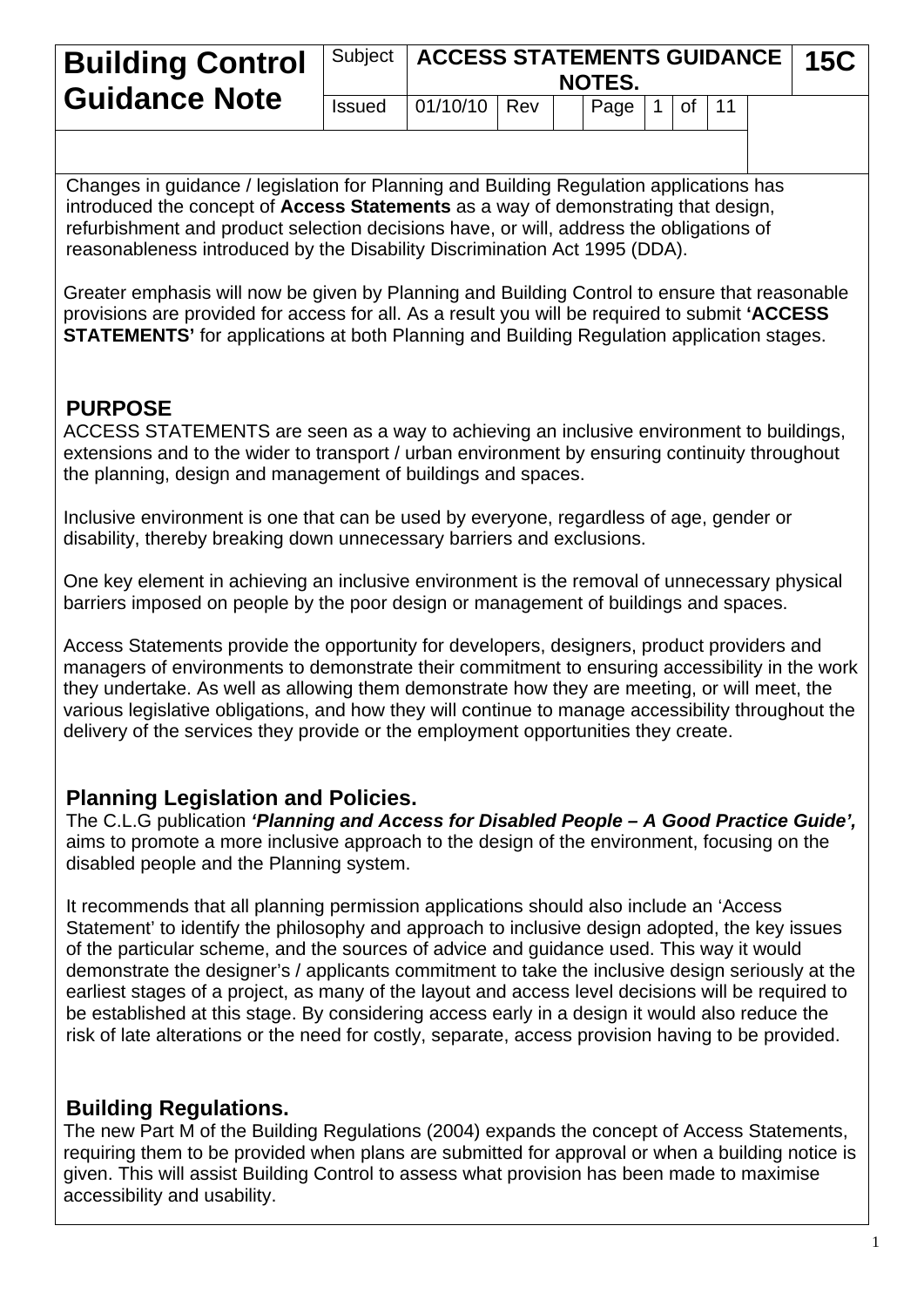| <b>Building Control</b> |               | Subject   ACCESS STATEMENTS GUIDANCE   15C |  | NOTES.         |  |  |  |
|-------------------------|---------------|--------------------------------------------|--|----------------|--|--|--|
| <b>Guidance Note</b>    | <b>Issued</b> | $ 01/10/10 $ Rev                           |  | Page $2$ of 11 |  |  |  |

*Part M identifies that the Access Statement provided for building control should be seen as complementary to, rather than totally separate from, any Statement provided at the planning application stage.*

An Access Statement can also be of use when:

- The project includes an application relating to a change of use:
- A design which does not replicate the guidance contained in the Approved Document to Part M, is being offered as being of equal, or better, in terms of addressing accessibility;
- Constraints within a site or an existing building require a proposed design to demonstrate that it is the best, or most appropriate, solution available.

## **The Disability Discrimination Act (1995).**

Your attention is drawn to the requirements of the D.D.A, which makes it unlawful to treat disabled people less favourably in employment opportunities, education, transport, and in the provision of services, goods and facilities without lawful justification. It also requires service providers to make a range of reasonable adjustments in the way that they provide services to disabled customers. From October 2004 service providers must have taken reasonable steps to overcome any physical barriers, which continue to make their services impossible or unreasonably difficult for disabled people to use.

You must be aware of these obligations and make reference to the **D.D.A Codes of Practice** when developing your Access Strategy and Access Statement, as it's scope and implications can go beyond those areas covered by the Planning and Building Regulation stages. By carrying this out it may prevent you having to apply for further applications for consent for subsequent alterations you are required to undertake.

## **PHILOSOPHY OF STATEMENT.**

The aim should be to adopt an inclusive approach, i.e. not to segregate people but seek to meet the needs of all potential users of an environment rather than a specific user group.

Inclusive does not mean treat the same – people have different needs whilst wanting to have the same opportunities to access to goods and services. The appropriate means of access should be provided for the type of building or activity. For example automated opening doors or a simply a high and low section to a shop counter in order that differing needs can be met.

## **ACCESS STATEMENTS CONTENT.**

The precise form of an Access Statement and the level of detail it will contain varies according to the size, nature and complexity of the proposed development or alteration. They are project specific, although some elements of the Statement, such as those related to the underlying commitment to accessibility of a company, may be more generic.

Your statement should take the form of a written statement, together with if appropriate to the size, nature and complexity of the building or space, a marked-up plan illustrating routes into and out of the building and/or space, routes around it (both horizontal and vertical internal routes), access to car parking and public transport, and any other relevant features.

Place yourself in the position of any visitor or members of staff and to run through how they will arrive at the site or building and use all its facilities.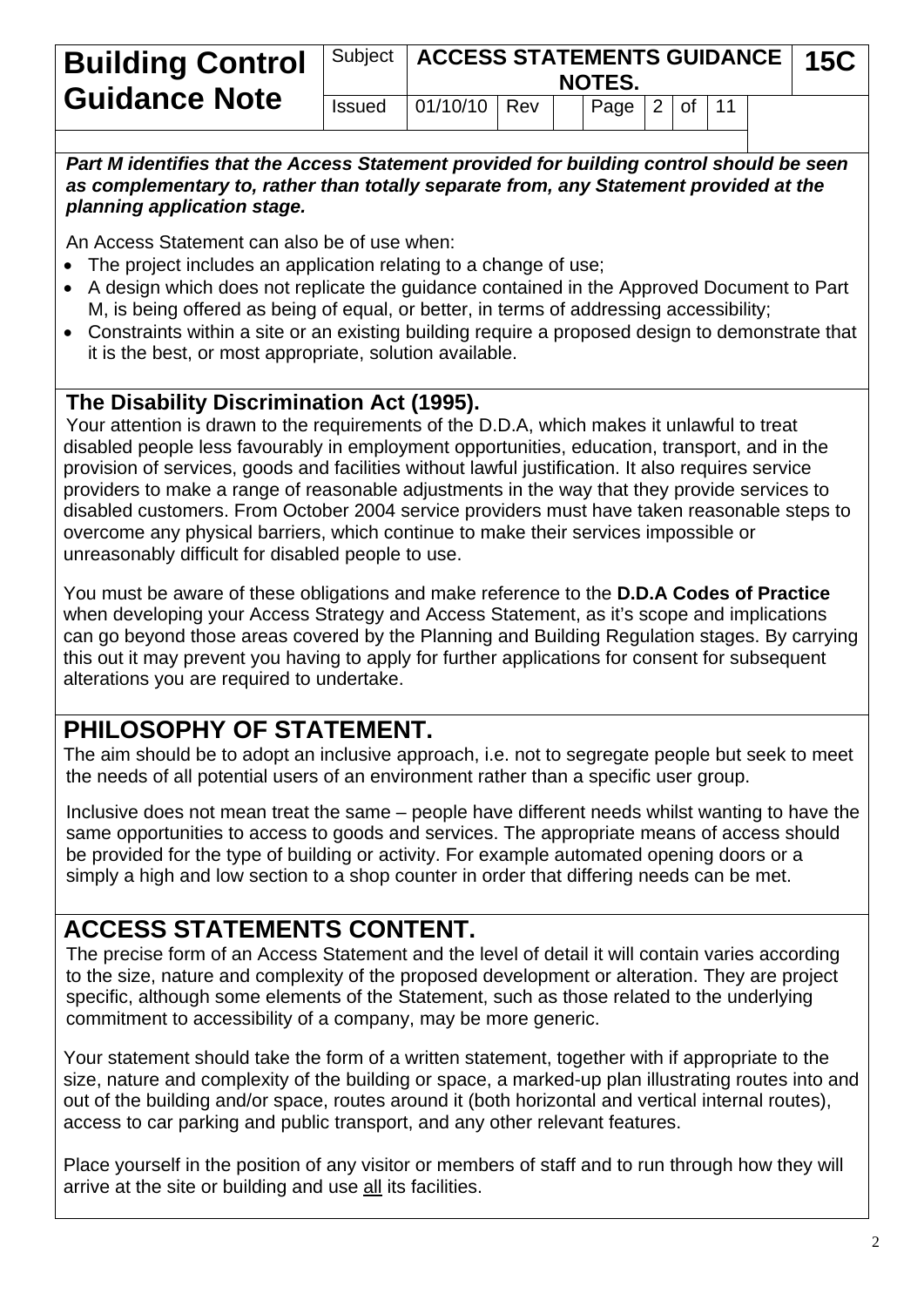| <b>Building Control</b> | Subject   ACCESS STATEMENTS GUIDANCE   15C<br><b>NOTES.</b> |                  |  |  |                          |  |  |  |  |  |
|-------------------------|-------------------------------------------------------------|------------------|--|--|--------------------------|--|--|--|--|--|
| <b>Guidance Note</b>    | <b>Issued</b>                                               | $ 01/10/10 $ Rev |  |  | $ $ Page $ 3 $ of $ 11 $ |  |  |  |  |  |

View the Access Statement as a document, which 'grows' with the project. Starting at the strategic level, the statement will record and explain decisions on accessibility associated with the planning, design and ongoing management stages of a project. It will also provide a convenient vehicle by which particular design decisions that do not follow published best practice still, nonetheless, meet obligations of 'reasonable provision'.

It should be updated at every stage of development, including the construction process, and whenever there is a change to the building and/or space that will have an impact on access to the building or space for any of its users or potential users. This way the end-user of the building that may have on-going obligations under D.D.A, will be provided with a record of decisions made which have an impact on accessibility, and of the rationale for such decisions.

In the event of any legal challenge, the Access Statement may be called upon as evidence. The strength of any justification for design decisions taken may be tested in the Courts. Therefore, it should be viewed as a potential defence document as well as a record of events.

# **Each statement should identify:**

#### **Description of development.**

To include description of proposed works, building use, number of occupiers, perceived modes of transport etc.

#### **The philosophy and approach to inclusive design.**

A brief explanation of the policy and approach to access and inclusive design being adopted, including reference to the inclusion of disabled people. This section must include specific examples of how individual design proposals within the project reflect this philosophy.

Reference to current and pending legislation may also be relevant.

#### **The key issues of a particular scheme.**

The Statement must describe, through the use of text and supporting plans, how disabled people will access the building or its facilities. The accompanying checklist below, works through the way a building would be used, highlighting the relevant questions. For example: A*ccessible public transport / Approach / Parking / Entrances and door design / Horizontal circulation / Vertical circulation / Access to services / Means of escape, etc* 

## **The sources of advice and guidance used.**

A description of how the sources of advice and technical guidance (relevant to the building and/or space its context and use) have been followed. The Access Statement should include reference to any guidance, both statutory and non-statutory, that was used, or will be used, in the various stages of the project.

It is important that the statement identifies which parts of any scheme are to be dealt with under what area of legislation. This will ensure both regulatory staff and applicants are clear what is being dealt with at which stage in the application process and what is being done to comply.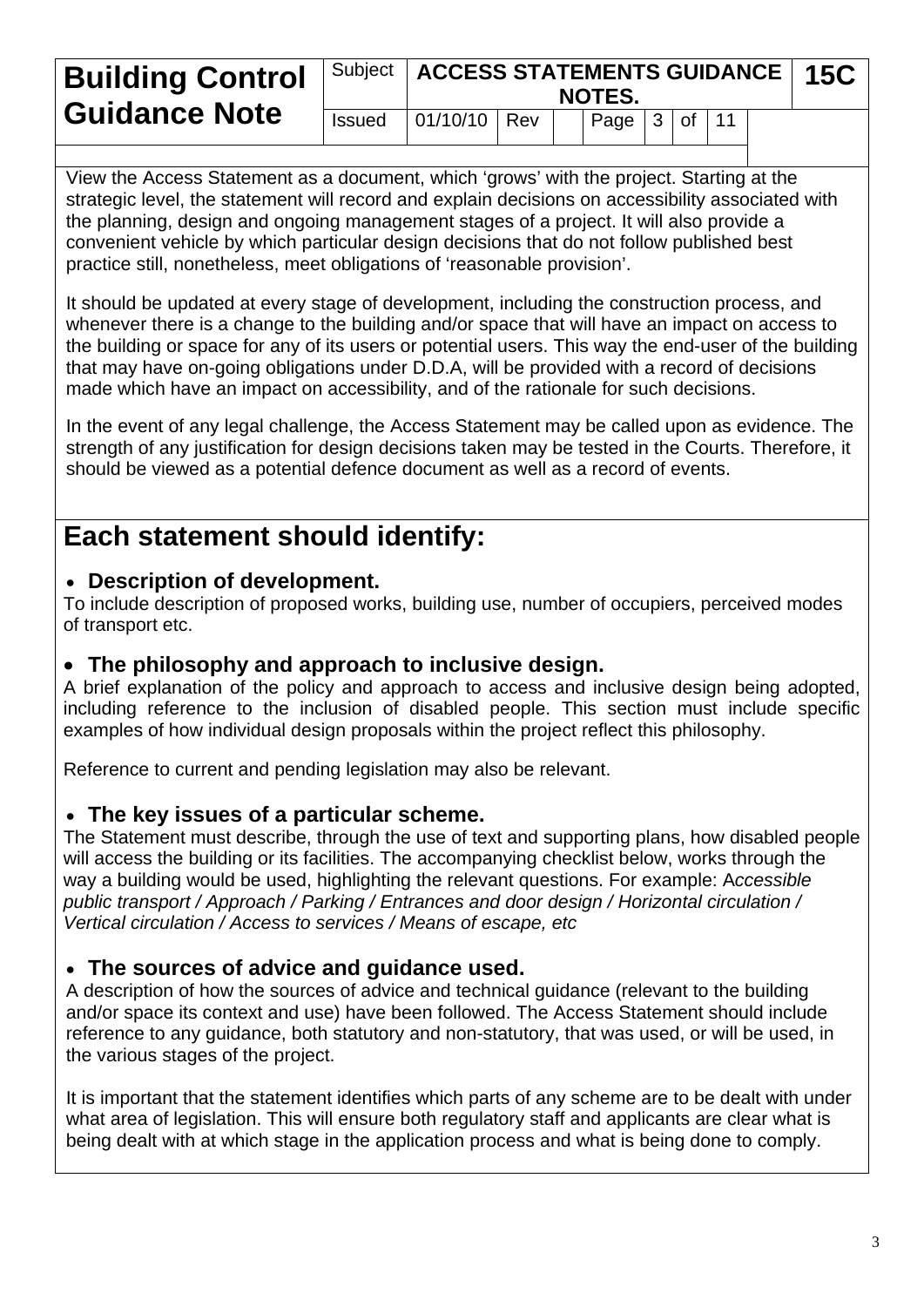| <b>Building Control</b> |               | Subject   ACCESS STATEMENTS GUIDANCE   15C |  | NOTES.                   |  |  |  |
|-------------------------|---------------|--------------------------------------------|--|--------------------------|--|--|--|
| <b>Guidance Note</b>    | <b>Issued</b> | 01/10/10   Rev                             |  | $ $ Page $ 4 $ of $ 11 $ |  |  |  |

This will ensure that their project meets current good practice standards and recommendations. It also assists in identifying any gaps in the availability of guidance, and in deciding whether further investigation is needed or if innovative or alternative solutions can be considered.

In situations where current guidance or standards are felt to be impracticable or unreasonable, the Statement should explain why and, importantly, identify what measures have been taken to lessen the impact of any obstacles.

 **Details of any consultation planned and undertaken, including users and the degree of weight attached to it.** 

A crucial element in the preparation of an Access Statement and must be undertaken as early as possible in the development process. Examples of consultations that can be made are to the visually impaired, deaf or hard of hearing, ethnic groupings, people with learning disability to list a few. It is important that the degree to which the process has been influenced by these consultations is clearly set out in the statement.

#### **Consultation will help in:**

- Establishing a clearer picture of the needs of potential users, what they may expect from the development, what they may require, or what they would like to gain from the use of the building or the space;
- Ensuring that important factors about how potential users may access the building, its facilities, services or employment opportunities are not overlooked;
- Enable relationships to be developed with potential users, the local authorities and the wider community at an early stage.
- Avoiding costly alterations at late stages in the project to improve accessibility, often involving costly rework or lost time.

It is difficult to quantify the extent of consultation needed, that being very much project specific and depended on several factors including, the size of the project, its complexity, and the nature of the intended use.

In smaller projects (e.g. alterations to a small retail unit) it may be a question of acquiring some informal feedback from the existing customers, or from discussions with the local Building Control Surveyor. In larger / complex projects, or those that may have a greater impact upon the local community, there will be a need for a much wider and more comprehensive consultation.

Consultation is unlikely to be a suitable method for gathering technical advice and guidance. The purpose of consultation is to assist the developer in identifying the main issues and the practical impact of the development. This, in turn, will help in identifying the appropriate guidance to follow and complement the design and management process as a whole.

 **Details of any professional advice being followed, including recommendations from access audits or appraisals.**

Include references to the relevant British Standards.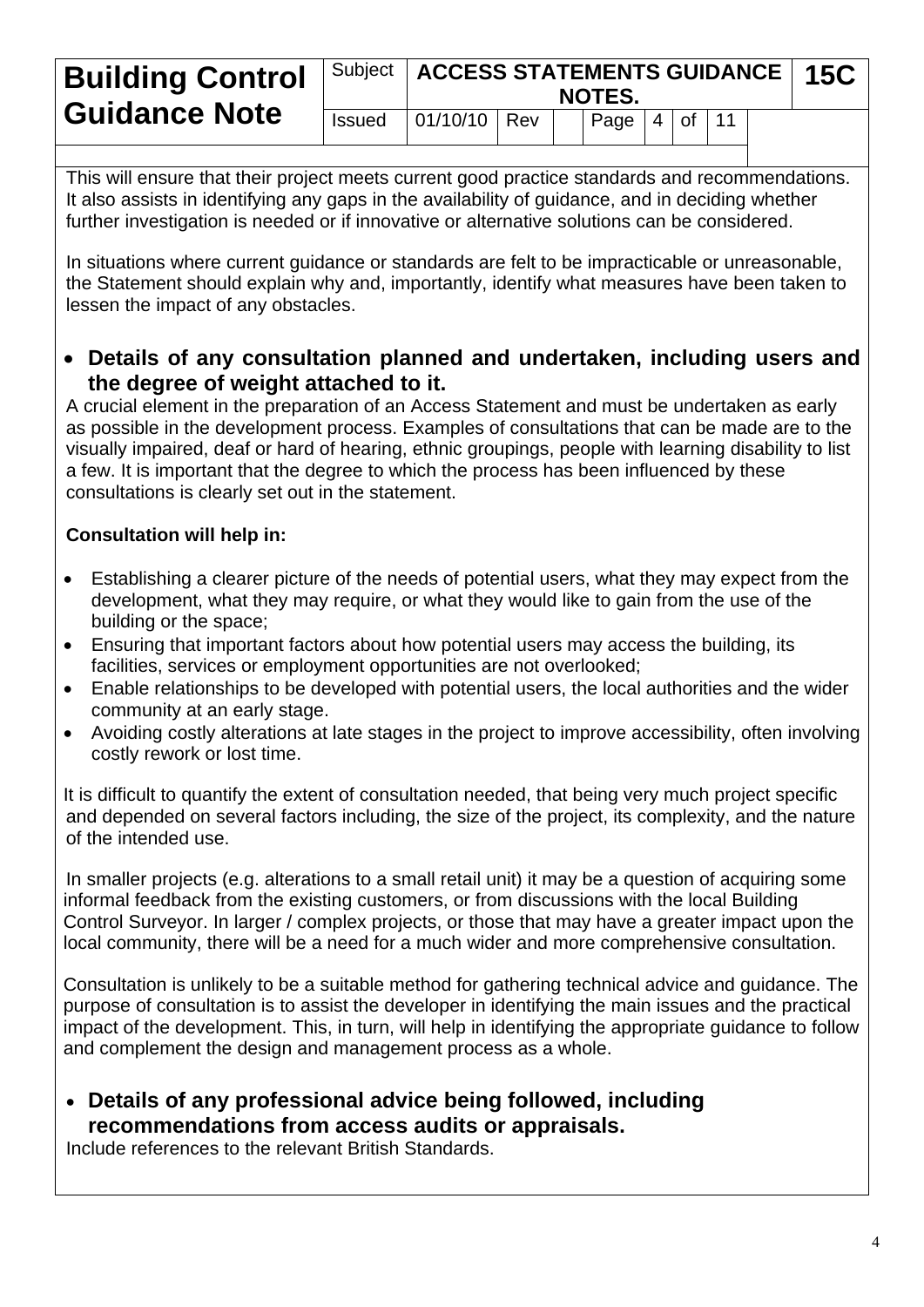| <b>Building Control</b> |               | Subject   ACCESS STATEMENTS GUIDANCE   15C |  | <b>NOTES.</b>            |  |  |  |
|-------------------------|---------------|--------------------------------------------|--|--------------------------|--|--|--|
| <b>Guidance Note</b>    | <b>Issued</b> | $ 01/10/10 $ Rev                           |  | $ $ Page $ 5 $ of $ 11 $ |  |  |  |

#### **An explanation of any specific issues effecting access to the particular building and/or space or service**

Where good practice is not met, the Access Statement should say why and what the implications are for users and what other methods are being taken to lessen the impact?

Where environmental factors act to constrain compliance with the relevant design guidance an explanation of the individual constraints should be included. These may include constraints imposed by an existing structure during an extension, or geographical constraints on new and existing developments.

The responsibility will be on the developer to explain why the relevant design guidance can't be achieved in any particular situation and to provide material evidence to this effect.

In the case of refurbishments of existing buildings/ historic buildings and spaces, the Access Statement will allow the designer to identify the constraints and opportunities of the existing features and show what measures have been taken to ensure that the building or space facilitates inclusion, both in terms of any proposed physical features and management practices.

 **Proposed access solutions for overcoming identified constraint, (including those which deviate from recognised sources of good practice).**

Where deviation from the relevant design guidance is proposed as a solution an explanation of how the relevant barrier can be 'reasonably' overcome should be explained.

One alternative solution that has been considered should also be described for each instance in which the design is felt to deviate from the relevant guidance.

 **Details of all management and maintenance practice necessary to maintain the accessibility of the building.** 

For example, lighting, colour and luminance contrast, door closing forces etc, specialist equipment (e.g. induction loops, audible and visual fire alarm systems etc), and staff training;

Explain the steps taken by the designer to ensure the above access philosophy and information particular to the building is fully integrated into the long term building management.

It is recommended that the Access Statement be developed and signed by a person that has the responsibility for employment and buildings service provisions. This person should be able to control and influence the use and maintenance of the building.

It is recommended that any references to access issues, should held in a dedicated Access File for that building and that a designated individual is made responsible for its maintenance.

#### **Additional material information.**

Add any additional information in support of the development.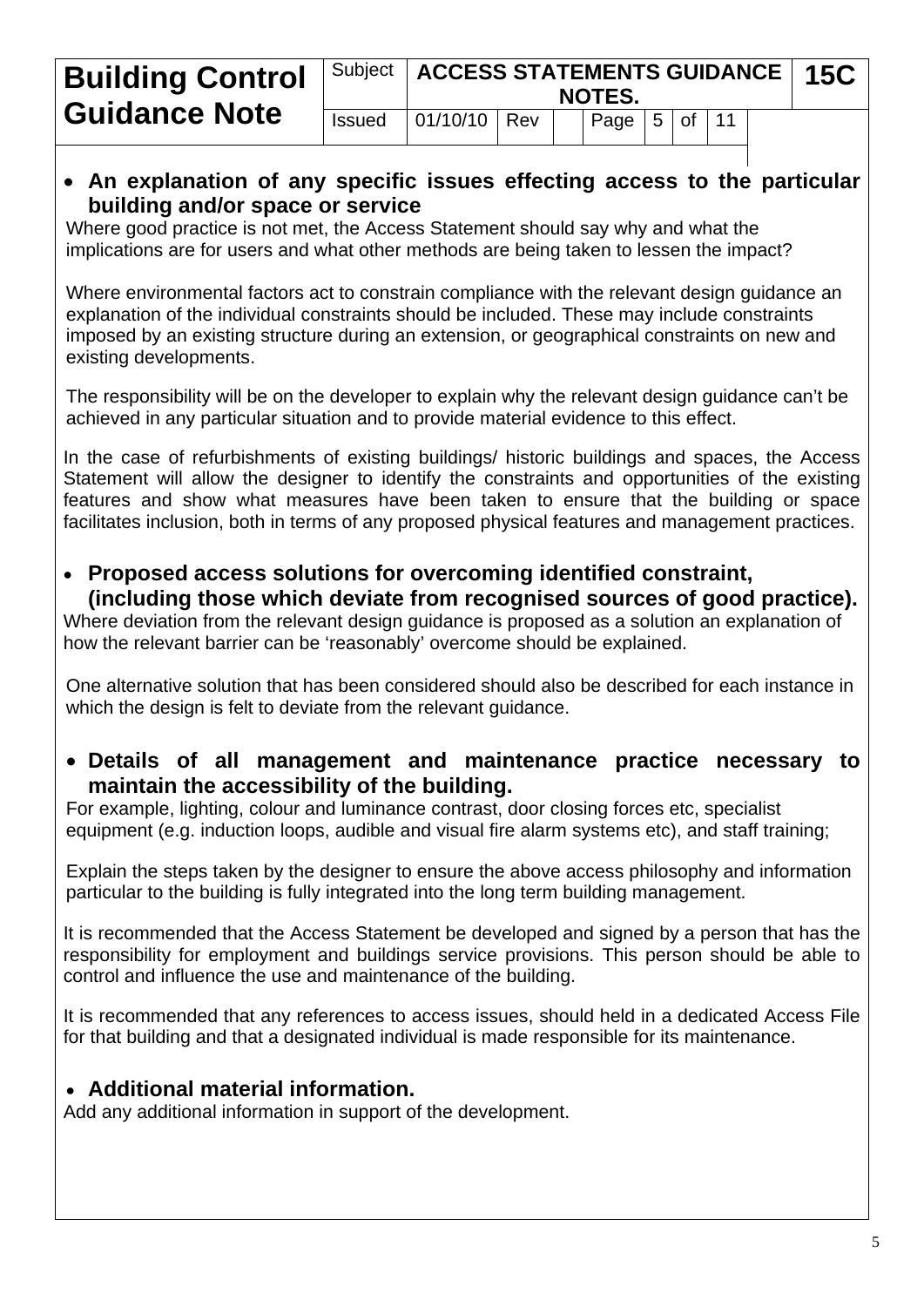| <b>Building Control</b> | Subject   ACCESS STATEMENTS GUIDANCE | <b>15C</b>   |  |  |                                              |  |  |  |  |  |
|-------------------------|--------------------------------------|--------------|--|--|----------------------------------------------|--|--|--|--|--|
| <b>Guidance Note</b>    | <b>Issued</b>                        | 01/10/10 Rev |  |  | $\vert$ Page $\vert$ 6 $\vert$ of $\vert$ 11 |  |  |  |  |  |

# **STAGES OF ACCESS STATEMENT DEVELOPMENT:**

Listed below is an indication of the various stages an access statement development might take:

## **Stage One – The Strategic Access Statement.**

The preparation of an Access Statement should commence at the project brief stage. This 'strategic' statement could include an expression of the level to which accessibility is considered in the management procedures of the initiator of the project. It should also include a strategic overview of the legislation that is considered important for the particular project and the scope and level of the guidance that will be adopted. Comments should be made on how accessibility issues will be addressed at both the operational and the ongoing management phases of the development and how the DDA responsibilities are to be met. This may include comments, for example, on staff development and training.

## **Stage Two – The Access Statement at Planning.**

This should build on and include the initial Statement – developing the issues raised in the Strategic Statement and may include, for example:

An overview of the size, scale and potential uses included in the development;

Details of the site plan i.e. location and footprint within the site. (The location and orientation of buildings within sites can influence access and the overall distance people need to travel to reach services located within them. Careful design can minimise access problems associated with, for example, gradients, the distance needed to walk or move, and the number of potential conflicts with cars, cyclists or those using other modes of travel.)

- What access issues have been considered in formulating the planning application;
- Further, more in-depth, information of the planning guidance and legislation that has been considered for the project;
- Details of the consultations which have taken place, including, for example, those with user/potential user groups and other disability groups;
- Information on any professional advice which has been gathered;
- The suitability of public and other transport links with the development;
- A statement of the accessibility of those public and other transport links;
- An overview assessment of the technical guidance which it is proposed will be used to develop the design at detail stage;
- An overview assessment of how means of escape, if appropriate, will be addressed;
- Other issues which may be particular to the site, such as accessible car parking (number and distance from the main entrance), travel distances and route accessibility to the building from bus stops, stations etc.
- An information and communication strategy for both the development and those who will potentially be using it.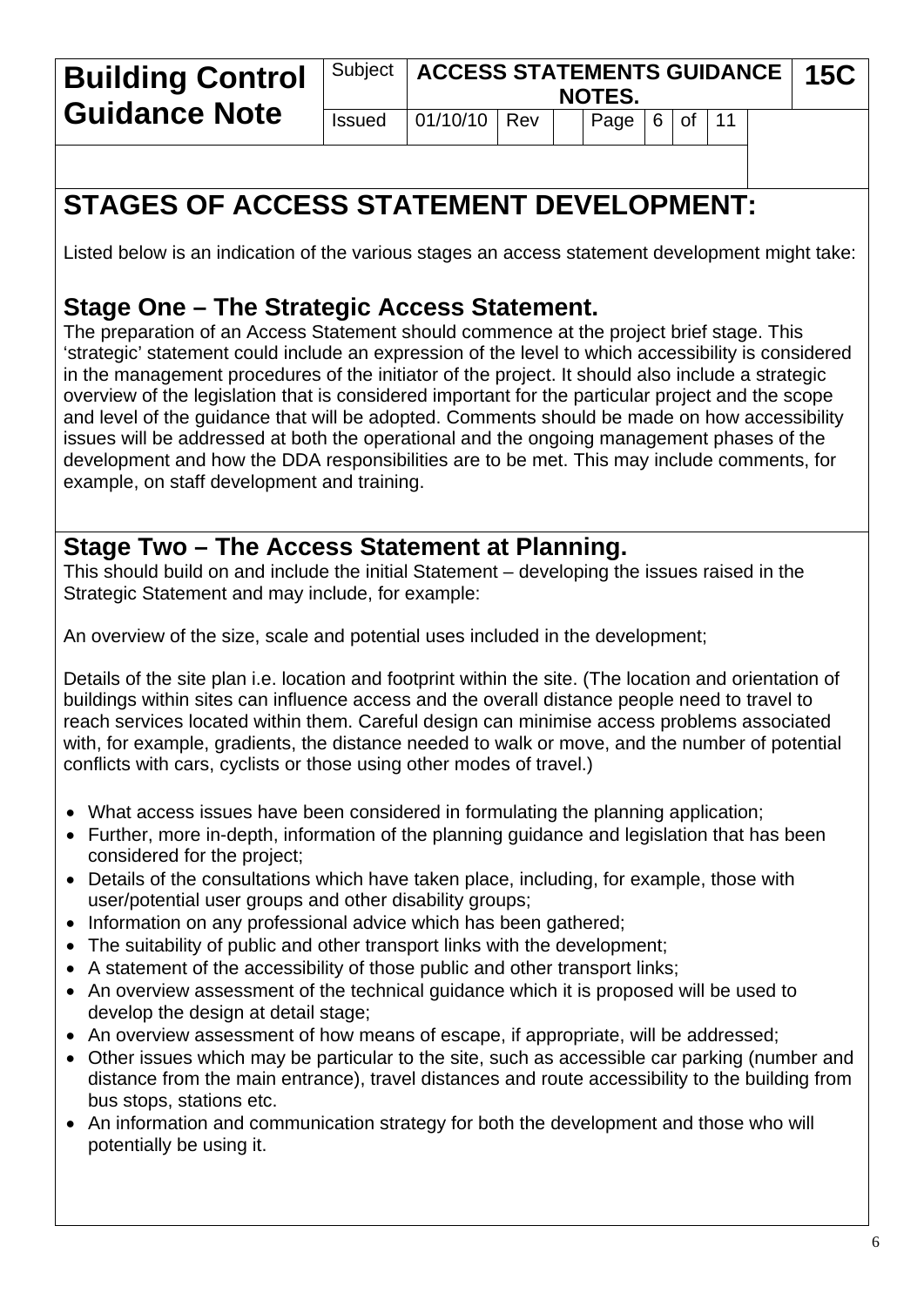| <b>Building Control</b> | Subject   ACCESS STATEMENTS GUIDANCE   15C<br><b>NOTES.</b> |                |  |  |                          |  |  |  |  |  |
|-------------------------|-------------------------------------------------------------|----------------|--|--|--------------------------|--|--|--|--|--|
| <b>Guidance Note</b>    | <b>Issued</b>                                               | $01/10/10$ Rev |  |  | $ $ Page $ 7 $ of $ 11 $ |  |  |  |  |  |

#### **Stage Three – The Access Statement at Design.**

Building on the previous two Statements, this will identify the more detailed nature of the design in terms of:

The philosophy of the design team in terms of accessibility;

Which guidance and legislative standards have been adopted as the basis for design decisions.

#### *Examples of some relevant publications are given in Appendix B below.*

What is important to demonstrate the scope and quality of the guidance chosen. In some cases, such as with the Approved Document M, BS 8300:2001, this quality and scope will be obvious. For some other guidance sources adopted, a brief resume of the guidance should also be given.

Details of those design issues, which deviate from the details published in established guidance sources of good or best practice. It is important to identify the reasons why and, importantly, the design team's justification that the proposed deviation provides an accessibility standard which is the same as, or is an improvement on, the established guidance;

To existing buildings alterations, those areas in which constraints in the use of, the nature of the user, or the fabric of the structure restrict the ability to meet minimum levels of accessibility. Details should be given of what solutions have been, or will be, put in place to lessen the impact for disabled people. These may include managerial and procedural solutions as well as physical ones;

Stage One Access Statements from suppliers of services and equipment demonstrating their strategic aims and objectives for the accessibility of their products or installations for the project (for example, the provision of audible and visual fire alarm systems);

How an ongoing document of accessibility issues will be developed for use by managers and decision-makers in the post construction phases.

## **Stage Four – The Occupancy Access Statement.**

Demonstrates the commitment to the ongoing suitability of measures, which have been introduced in the original design to enhance accessibility. Issues covered might include:

- Policies to ensure the appropriate maintenance of internal and external environments, such as pedestrian route;
- An acknowledgement of those areas that were introduced into the original design to improve, or create, accessibility and for which on-going management and maintenance will be required. These might include, for example, the need to ensure ongoing colour and luminance contrast in future changes in colour scheming, the need to maintain lighting levels, ongoing appraisal of information to potential users, staff training etc;
- Details of a suitable management approach to the ongoing maintenance of essential facilities such as lifts, stair lifts, induction loops etc., and evidence of the management practices and polices that have been put in place to ensure appropriate prioritisation of repairs and maintenance.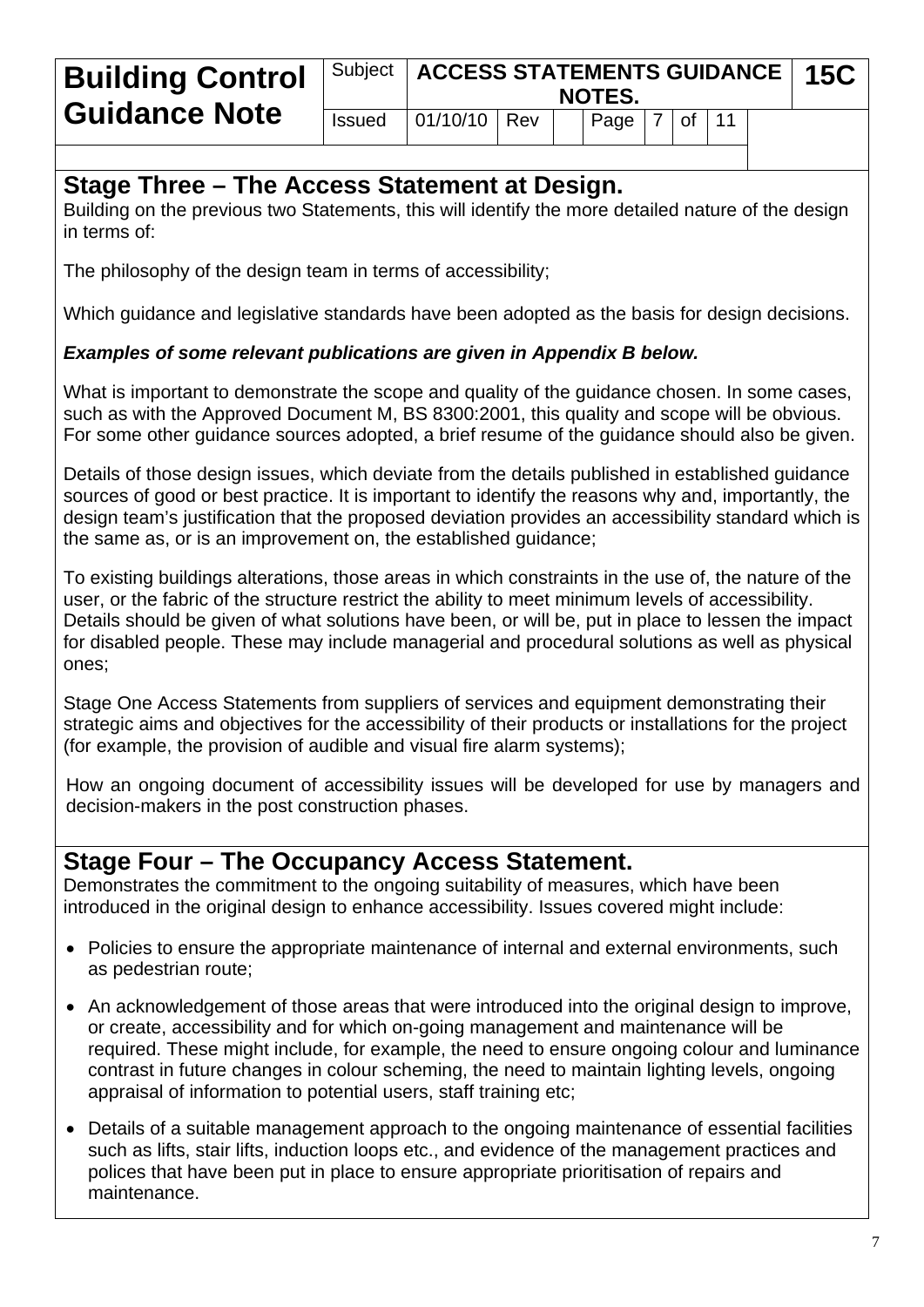| <b>Building Control</b>              | Subject       | <b>ACCESS STATEMENTS</b><br><b>15C</b><br><b>GUIDANCE NOTES.</b>                                                    |
|--------------------------------------|---------------|---------------------------------------------------------------------------------------------------------------------|
| <b>Guidance Note</b>                 | <b>Issued</b> | 01/10/10<br>Rev<br>Page<br>0f<br>11<br>8                                                                            |
| <b>Appendix A- USEFUL CHECKLIST.</b> |               |                                                                                                                     |
| <b>Section 1:</b>                    | O             | Subject to Planning, Highways & Building Regulations                                                                |
| <b>Travel to Site.</b>               | O             | Car parking,                                                                                                        |
|                                      | O             | Drop off points,                                                                                                    |
|                                      | O             | Taxis.                                                                                                              |
|                                      | O             | Tram and bus stops and routes to stops.                                                                             |
| <b>Section 2:</b>                    | O             | Subject to Planning, Highways & Building Regulations                                                                |
| <b>Building Environment.</b>         | O             | Locations and orientation of entrances.                                                                             |
|                                      | O             | Hard and soft landscaping.                                                                                          |
|                                      | O<br>O        | Width/Gradients to footways.<br>Lighting.                                                                           |
|                                      |               |                                                                                                                     |
| <b>Section 3:</b>                    | O             | <b>Subject to Planning &amp; Building Regulations</b>                                                               |
| <b>Building or Structures.</b>       | O<br>O        | <b>Materials</b><br>Construction – walls, doors etc.                                                                |
|                                      | O             | Internal floor surfaces.                                                                                            |
|                                      |               |                                                                                                                     |
|                                      | O<br>O        | Entrances<br>Approach.                                                                                              |
|                                      | O             | Steps and ramps.                                                                                                    |
|                                      | O             | Door design.                                                                                                        |
|                                      | O             | Movement within building                                                                                            |
|                                      | O             | Provision of lifts.                                                                                                 |
|                                      | o             | Stairs.                                                                                                             |
|                                      | O             | Corridor design – widths, changes in level.                                                                         |
|                                      | O             | Reproduction of key facilities on each floor e.g. toilets.                                                          |
|                                      | O             | Key features of activity or building use                                                                            |
|                                      | O             | Receptions.                                                                                                         |
|                                      | O<br>O        | Specialist equipment. (Fitness equipment, pool hoists)<br>Activities, e.g. shop counters / changing areas in sports |
|                                      |               | facilities.                                                                                                         |
|                                      | O             | Staff rooms.                                                                                                        |
| <b>Section 4:</b>                    | 0             | <b>Subject to Building Regulations</b>                                                                              |
| <b>Means of Escape.</b>              | O             | Design for independent means of escape.                                                                             |
|                                      | O             | Provide facilities for physical evacuation, e.g.: places of<br>refuge, staff training, audio-visual alarm systems.  |
| <b>Section 5:</b>                    | O             | <b>Subject to Building Regulations</b>                                                                              |
| <b>Signs and Wayfinding.</b>         | O             | Type and position of signs.                                                                                         |
|                                      | O             | The use of differing tactile materials.                                                                             |
|                                      | O<br>O        | The layout of the building.<br>Internal décor.                                                                      |
|                                      |               |                                                                                                                     |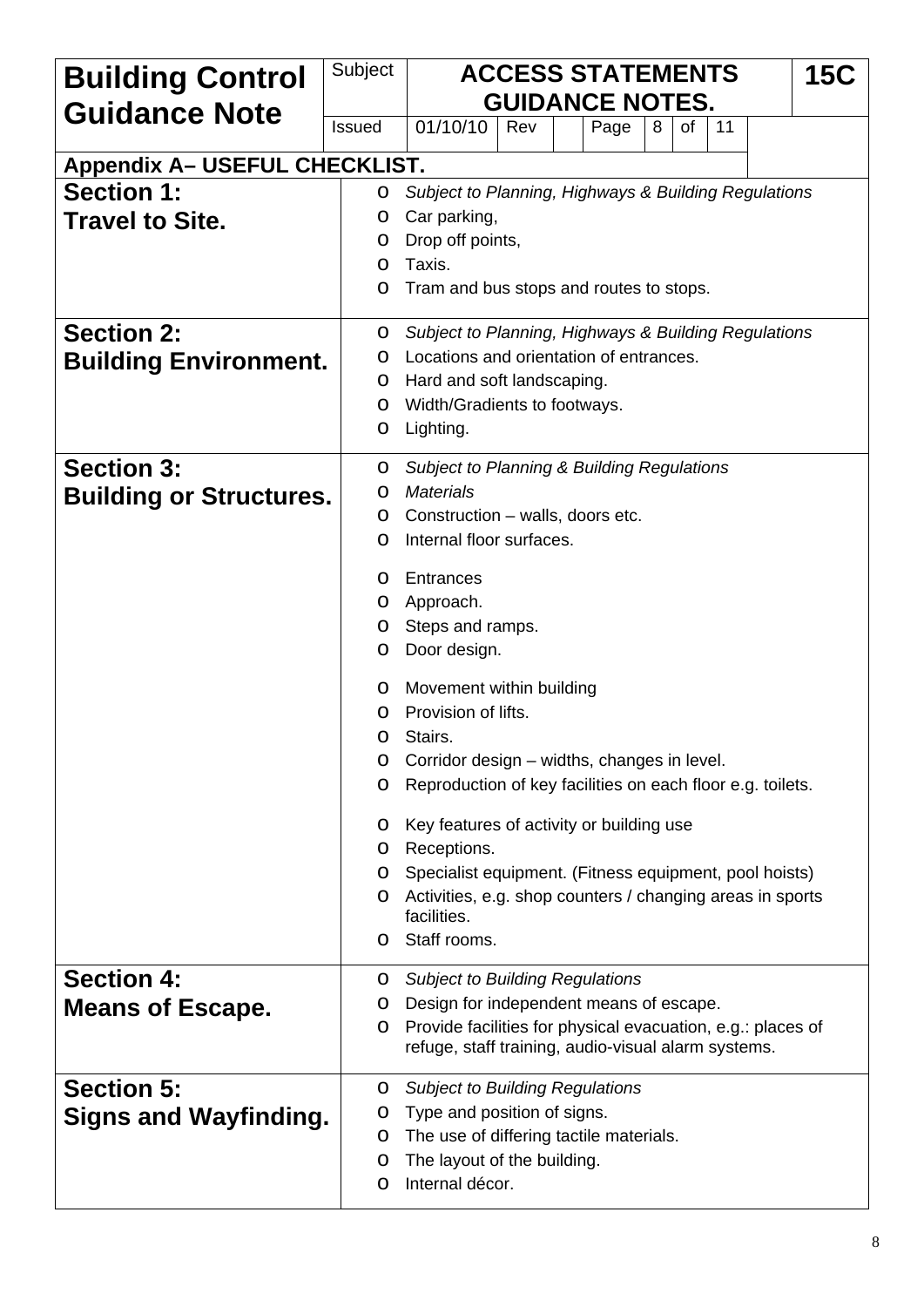## Subject **ACCESS STATEMENTS Building Control**  $\begin{vmatrix} \text{Subject} \\ \text{Gul}\end{vmatrix}$  **ACCESS STATEMENTS** 15C

## **Appendix B – References, other useful publications, and sources of information**

## **References**

**ODPM (2003)**, 'Planning and Access for Disabled People: A good Practice Guide', Authors: Drivers Jonas, Publisher: C.L.G -

<http://www.communities.gov.uk/publications/planningandbuilding/planningaccess>

**L.C.G (2004)**, The Building Regulations (2000), Part M, Access to and use of Buildings, 2004 Edition, and the Approved Document to Part M (2004), Pub: TSO (The Stationery Office). - (Available on line [www.tso.co.uk/bookshop](http://www.tso.co.uk/bookshop) or in hard copy from TSO, PO Box 29, Norwich, NR3 1GN, or from TSO Shops or accredited agents).

**DPTAC (2003)**, 'Inclusive Projects', Department for Transport. - (Available free from Department for Transport, PO Box 236, Wetherby LS23).

#### **Commission for Equality and Human Rights** Codes of Practice,

- Code of Practice, Rights of Access, Goods, Facilities, Services and Premises;
- Code of Practice, Elimination of Discrimination in the Field of Employment against Disabled Persons or Persons who have a Disability;
- Code of Practice, Duties of Trade Organisations to their Disabled Members and Applicants;

(Available on line http://www.drc-gb.[org](http://www.drc-gb.org/))

**Department for Education and Skills (2001),** Special educational needs, Code of Practice. ISBN 1 84185 5294 - (Available from email: [dfes@prolog.uk.com](mailto:dfes@prolog.uk.com) quoting reference DfES 581/2001)

# **Relevant Publications**

**Access Audit Price Guide (2003),** Pub: Building Cost Information Service Ltd., London. ISBN 1 900858 72 X.

**BS5588: Part 8:1988**, Fire Precautions in the design, construction and use of buildings – Code of Practice for means of escape for disabled people, BSI, 1988.

**BS8300:2001,** Design of Buildings and their approaches to meet the needs of disabled people, Code of Practice, BSI, 2001.

**Buildings for all to use (2004),** CIRIA, London, Author, Bright, K.T., et al.

**Building Sight (1995),** Barker, P., et al, Pub: RNIB. HMSO. ISBN 011 701 993 3

**Colour and Contrast – a design guide for the use of colour and contrast to improve the built environment for visual impaired people, (2001),** JMU Access Partnership, The University of Reading and ICI Paints, Pub: ICI Paints, Slough, Berkshire. (CD Format).

**Colour Contrast and Perception (2004),** 2<sup>nd</sup> Edition, Bright, K.T., et al, Pub: The Research Group for Inclusive Environments, The University of Reading, UK.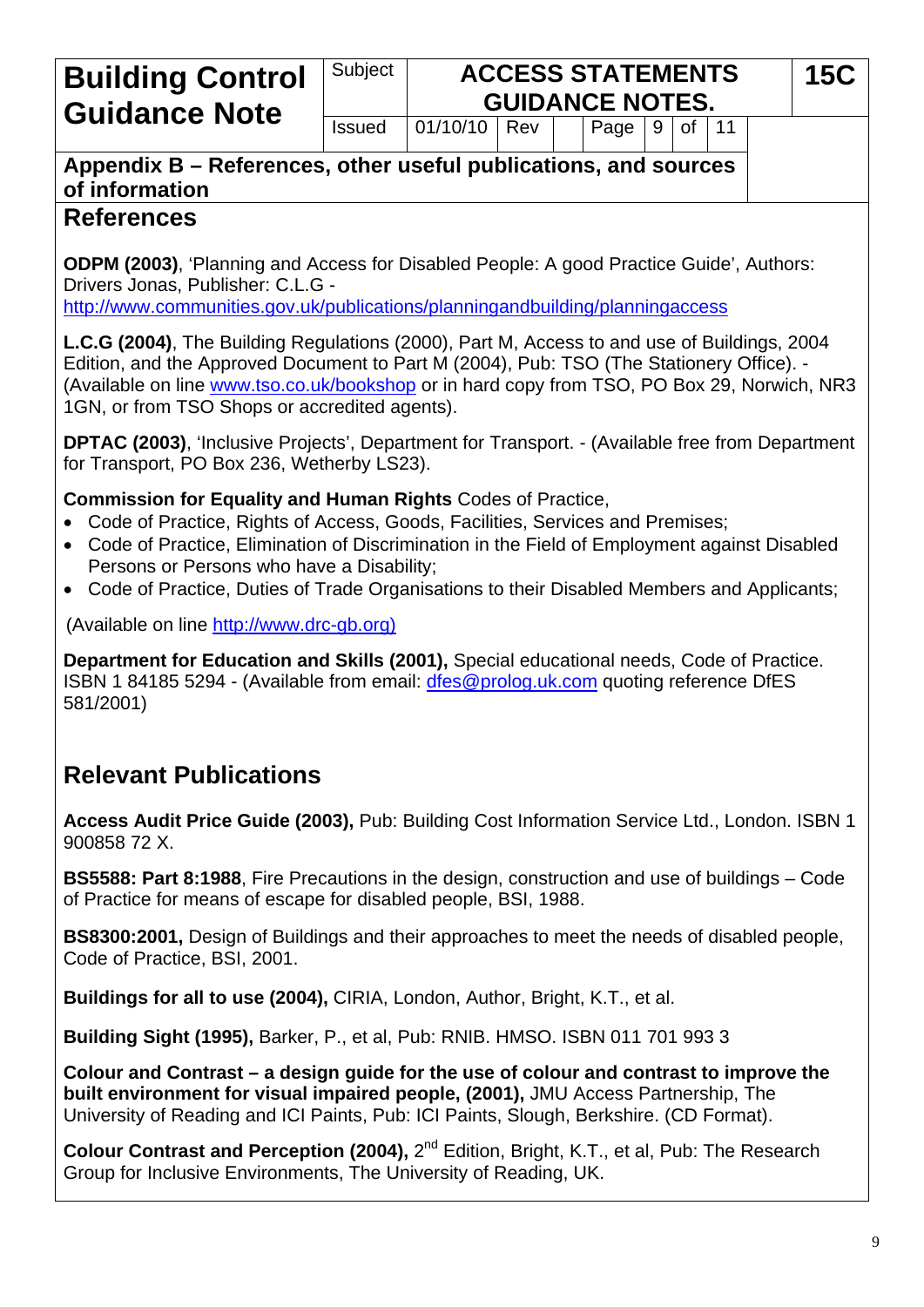| <b>Building Control</b>                                                                                                                                                                                                                                                                                          | Subject                                                                                                                                                                                                                                                                                              |          |     |  | <b>ACCESS STATEMENTS</b><br><b>GUIDANCE NOTES.</b> |    |    |    | <b>15C</b> |  |
|------------------------------------------------------------------------------------------------------------------------------------------------------------------------------------------------------------------------------------------------------------------------------------------------------------------|------------------------------------------------------------------------------------------------------------------------------------------------------------------------------------------------------------------------------------------------------------------------------------------------------|----------|-----|--|----------------------------------------------------|----|----|----|------------|--|
| <b>Guidance Note</b>                                                                                                                                                                                                                                                                                             | <b>Issued</b>                                                                                                                                                                                                                                                                                        | 01/10/10 | Rev |  | Page                                               | 10 | of | 11 |            |  |
|                                                                                                                                                                                                                                                                                                                  |                                                                                                                                                                                                                                                                                                      |          |     |  |                                                    |    |    |    |            |  |
| Designing for Accessibility (2004), Pub: Centre for Accessible Environments, London.                                                                                                                                                                                                                             |                                                                                                                                                                                                                                                                                                      |          |     |  |                                                    |    |    |    |            |  |
| Disability: Making Buildings Accessible - Special Report (Second Edition) (2004), Ed. Bright,<br>K.T: Pub: Workplacelaw Network, Cambridge. ISBN 1-900648-84-9.                                                                                                                                                  |                                                                                                                                                                                                                                                                                                      |          |     |  |                                                    |    |    |    |            |  |
| DRC (2004), Good Signs – Improving signs for people with a learning disability,<br>(www.drc-gb.org).                                                                                                                                                                                                             |                                                                                                                                                                                                                                                                                                      |          |     |  |                                                    |    |    |    |            |  |
| <b>Easy Access to Historic Properties, 1995, English Heritage (Shortly to be updated)</b>                                                                                                                                                                                                                        |                                                                                                                                                                                                                                                                                                      |          |     |  |                                                    |    |    |    |            |  |
| <b>Employers Forum (2003), Open for Business – Taking the risk out of 2004, Bonnett, D., et al,</b><br>Pub: The Employer's Forum on Disability, London.                                                                                                                                                          |                                                                                                                                                                                                                                                                                                      |          |     |  |                                                    |    |    |    |            |  |
| Housing Sight (2003), Rees, L., and Lewis, C., Pub: RNIB and JMU Access Partnership                                                                                                                                                                                                                              |                                                                                                                                                                                                                                                                                                      |          |     |  |                                                    |    |    |    |            |  |
| Inclusive Mobility (2003), Oxley, P., Cranfield Centre for Logistics and Transport, Pub:<br>Department for Transport, (www.mobility-unit.dft.gov.uk).                                                                                                                                                            |                                                                                                                                                                                                                                                                                                      |          |     |  |                                                    |    |    |    |            |  |
| Sign Design Guide (2000), Barker, P., and Fraser, J., Pub: JMU Access Partnership and the<br>Sign Design Society. ISBN 1858784123                                                                                                                                                                                |                                                                                                                                                                                                                                                                                                      |          |     |  |                                                    |    |    |    |            |  |
| <b>Special Educational Needs and Disabilities Act 2001(SENDA)</b><br>(www.legislation.hmso.gov.uk).                                                                                                                                                                                                              |                                                                                                                                                                                                                                                                                                      |          |     |  |                                                    |    |    |    |            |  |
| The Access Manual, auditing and managing accessible built environments (2003), Sawyer,<br>A., and Bright, K.T., Pub: Blackwell Publishing, Oxford. ISBN 1-4051-0765-0                                                                                                                                            |                                                                                                                                                                                                                                                                                                      |          |     |  |                                                    |    |    |    |            |  |
| The Code for Lighting (2001), Society of Light and Lighting, Pub: Chartered Institute of Building<br>Services Engineers (CIBSE), London                                                                                                                                                                          |                                                                                                                                                                                                                                                                                                      |          |     |  |                                                    |    |    |    |            |  |
| The Disability Discrimination Act 1995 (DDA), The Stationery Office<br>(www.legislation.hmso.gov.uk).                                                                                                                                                                                                            |                                                                                                                                                                                                                                                                                                      |          |     |  |                                                    |    |    |    |            |  |
|                                                                                                                                                                                                                                                                                                                  |                                                                                                                                                                                                                                                                                                      |          |     |  |                                                    |    |    |    |            |  |
| The DPTAC Access Directory.                                                                                                                                                                                                                                                                                      |                                                                                                                                                                                                                                                                                                      |          |     |  |                                                    |    |    |    |            |  |
| The DPTAC Access Directory is a web-based facility, for use by anyone searching for access<br>design guidance.                                                                                                                                                                                                   |                                                                                                                                                                                                                                                                                                      |          |     |  |                                                    |    |    |    |            |  |
| The database of information was developed, and is being regularly updated, by the Research<br>Group for Inclusive Environments at The University of Reading as part of an ongoing<br>commission funded by the Disabled Persons Transport Advisory Committee (DPTAC) - Built<br><b>Environment Working Group.</b> |                                                                                                                                                                                                                                                                                                      |          |     |  |                                                    |    |    |    |            |  |
| The Directory is publicly available free of charge and searchable though the DPTAC website<br>on.http://www.dptac.gov.uk                                                                                                                                                                                         |                                                                                                                                                                                                                                                                                                      |          |     |  |                                                    |    |    |    |            |  |
|                                                                                                                                                                                                                                                                                                                  | The Directory comprises a series of pull down menus in which users can search the database for<br>design guidance on built, transport, urban and rural environments. As the Directory is regularly<br>updated, it provides a valuable source of information on the latest design guidance available. |          |     |  |                                                    |    |    |    |            |  |